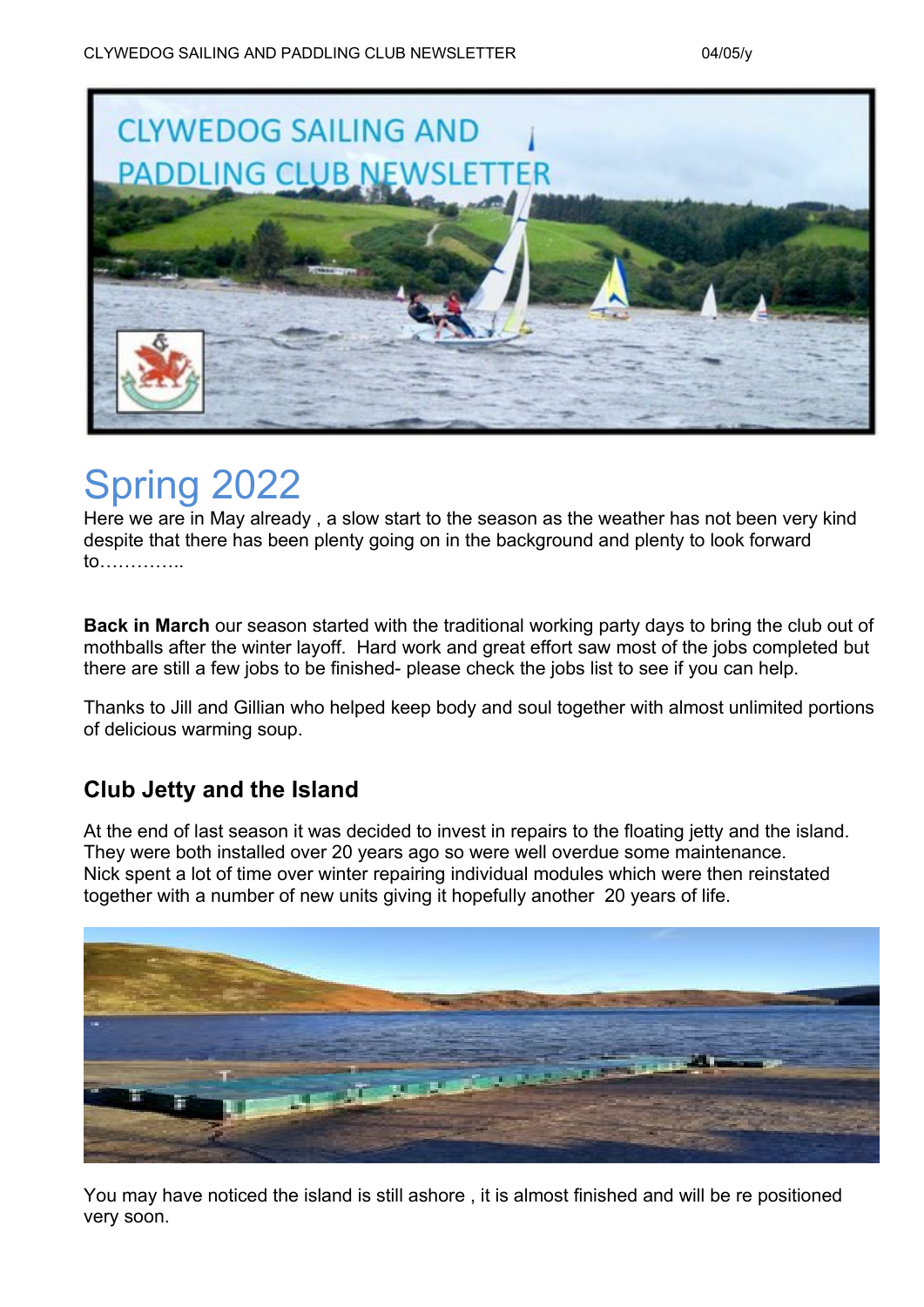#### **Club Moorings**

Members were also able to complete the laying of most of the heavy moorings as part of the mooring renewal program.

#### **New Fencing**

A big thank you to Tracey, Zac and Jase who undertook to replace large sections of the fencing as part of the improvements around the clubhouse and car park.

## **Club Defibrillator**

Over the winter months club was successful in obtaining funding from the **Hafren Dyfrydwy Community Fund** to put towards the installation of a public access defibrillator which is now located outside the clubhouse.

Hopefully we will never have to use it but there is comfort in the knowledge that it is there.



**Sailing 2022 season** started 3<sup>rd</sup> April : - unfortunately the weather was pretty rubbish- so we set to with an extended workparty day continuing jobs on the jetty and the dinghy fleet. Second weekend  $10<sup>th</sup>$  April – a shakeout and family training day. We had 6 boats on the water,

and it was great to see some of the juniors back from last season. Each weekend we endeavor to mix some theory with practice and this week some introductory races and useful tips on race starts. A big thank you to Gavin for extending the sailing experience to cruising.. much appreciated by Connor.

 $17<sup>th</sup>$  April, again a good mixture of boats, and a chance to put on some more races towards the program series.

 $24<sup>th</sup>$  was a another washout for sailing with force 3-4 onshore winds, but don't be put off by bad weather as it opens an opportunity to look at skills onshore.

Keep an eye on the facebook page for what is coming up each Sunday as well as the club calendar for a general overview.

The Canoe and SUP clubs hope to be up and running again later in May, again all news will be posted on facebook.